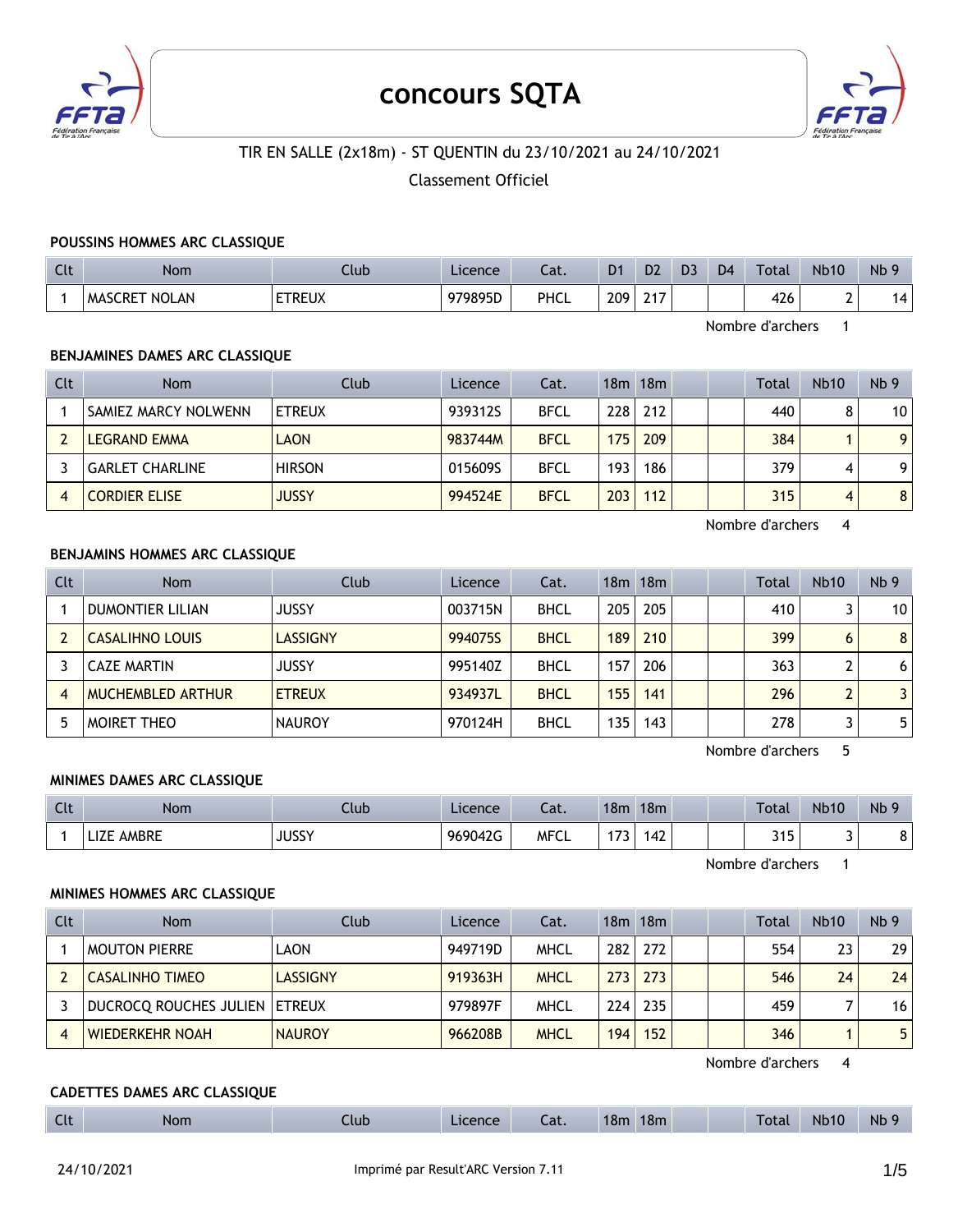|                                      | ROUSSEAU ZOE                | JUSSY        | 000593V | CECI<br>ו שו  | 214.             | 202 |  | 416 |  |
|--------------------------------------|-----------------------------|--------------|---------|---------------|------------------|-----|--|-----|--|
| $\overline{\phantom{a}}$<br><b>L</b> | <b>BROCQ DA SILVA FLORA</b> | <b>JUSSY</b> | 000584K | CECI<br>しし しし | 190 <sub>1</sub> | 197 |  | 387 |  |

Nombre d'archers 2

## **CADETS HOMMES ARC CLASSIQUE**

| Clt | <b>Nom</b>       | Club              | Licence | Cat.        |     | 18m 18m |  | <b>Total</b> | <b>Nb10</b> | Nb <sub>9</sub> |
|-----|------------------|-------------------|---------|-------------|-----|---------|--|--------------|-------------|-----------------|
|     | RIBEAUCOURT IBAN | <b>ST OUENTIN</b> | 857611L | CHCL        | 210 | 226     |  | 436          |             | 9               |
|     | DRANCOURT ALEXIS | <b>ETREUX</b>     | 931400S | <b>CHCL</b> | 213 | 204     |  | 417          |             | 8               |
|     | BASQUIN THIBAUT  | <b>HIRSON</b>     | 990350T | CHCL        | 17  | 123     |  | 240          |             |                 |

Nombre d'archers 3

#### **JUNIORS DAMES ARC CLASSIQUE**

| $\sim$<br>しいし | Nom                           | Club              | Licence | $\sim$<br>-al. | 18 <sub>π</sub> | 18 <sub>m</sub> |  | Total | <b>Nb10</b>  | Nb <sub>9</sub> |
|---------------|-------------------------------|-------------------|---------|----------------|-----------------|-----------------|--|-------|--------------|-----------------|
|               | <b>CINDY</b><br><b>LAPERE</b> | ETDELIV<br>' REUA | 788928F | <b>JFCL</b>    | $\sim$ $-$      | っっこ<br>ັ        |  | 548   | $\sim$<br>∸∸ | つに              |

Nombre d'archers 1

## **JUNIORS HOMMES ARC CLASSIQUE**

| $C1+$<br><b>CU</b> | Nom                        | Club          | Licence | -1<br>-al.  | 18 <sub>m</sub> | 18m |  | Total | <b>Nb10</b> | Nb <sub>9</sub>       |
|--------------------|----------------------------|---------------|---------|-------------|-----------------|-----|--|-------|-------------|-----------------------|
|                    | LIN MATHIEU<br><b>WALL</b> | <b>CORBIE</b> | 837230H | <b>JHCL</b> | $\sim$<br>LJL   | 242 |  | 474   |             | . –<br>$\blacksquare$ |

Nombre d'archers 1

## **SENIORS 1 DAMES ARC CLASSIQUE**

| <b>Clt</b> | <b>Nom</b>             | Club                     | Licence | Cat.               |     | 18m 18m |  | Total | <b>Nb10</b> | Nb <sub>9</sub> |
|------------|------------------------|--------------------------|---------|--------------------|-----|---------|--|-------|-------------|-----------------|
|            | LIMIN TIPHAINE         | ST QUENTIN               | 388272K | S <sub>1</sub> FCL | 268 | 252     |  | 520   | 16          | 29 I            |
|            | NICODEME MARINE        | <b>SAINS EN AMIENOIS</b> | 880134T | S <sub>1</sub> FCL | 225 | 259     |  | 484   | 11          | 18 <sup>1</sup> |
|            | LEPINGLE ELODIE        | SAINS EN AMIENOIS        | 821750G | S <sub>1</sub> FCL | 202 | 238     |  | 440   | 10          | 17 <sup>1</sup> |
|            | <b>MARCY GWENAELLE</b> | <b>ETREUX</b>            | 694199P | S <sub>1</sub> FCL | 215 | 203     |  | 418   | 4           | 10 <sup>1</sup> |

Nombre d'archers 4

#### **SENIORS 1 HOMMES ARC CLASSIQUE**

| Clt | <b>Nom</b>              | Club          | Licence | Cat.               |     | 18m 18m |  | Total | <b>Nb10</b> | Nb <sub>9</sub> |
|-----|-------------------------|---------------|---------|--------------------|-----|---------|--|-------|-------------|-----------------|
|     | <b>RICHE FLORIAN</b>    | <b>BAVAY</b>  | 631300W | S <sub>1</sub> HCL | 233 | 240     |  | 473   |             | 18              |
|     | <b>SIMONIN NICOLAS</b>  | <b>NAUROY</b> | 806242A | S <sub>1</sub> HCL | 215 | 226     |  | 441   |             | 8               |
|     | MASCRET DAMIEN          | <b>ETREUX</b> | 979896E | S <sub>1</sub> HCL | 215 | 220     |  | 435   |             | 13              |
|     | <b>LANOISELEE KEVIN</b> | <b>ETREUX</b> | 017512K | S <sub>1</sub> HCL | 160 | 131     |  | 291   |             | $\overline{4}$  |

Nombre d'archers 4

## **SENIORS 2 DAMES ARC CLASSIQUE**

| Clt | <b>Nom</b>             | Club         | Licence | Cat.               |     | 18 <sub>m</sub> 18 <sub>m</sub> |  | Total | <b>Nb10</b> | Nb <sub>9</sub> |
|-----|------------------------|--------------|---------|--------------------|-----|---------------------------------|--|-------|-------------|-----------------|
|     | LAHAYE DELPHINE        | LA FERE      | 779427D | S <sub>2</sub> FCL | 261 | 262                             |  | 523   | 13          | 22              |
|     | <b>BRUNET SABINE</b>   | <b>JUSSY</b> | 681237A | S <sub>2</sub> FCL | 255 | 248                             |  | 503   | 12          | 17              |
|     | <b>BORE CHRISTELLE</b> | LASSIGNY     | 859670Z | S <sub>2</sub> FCL | 239 | 240                             |  | 479   | $\Omega$    | 14              |
|     | <b>FERREIRA CELINE</b> | LA FERE      | 676963E | S <sub>2</sub> FCL | 231 | 218                             |  | 449   | 10          | 15              |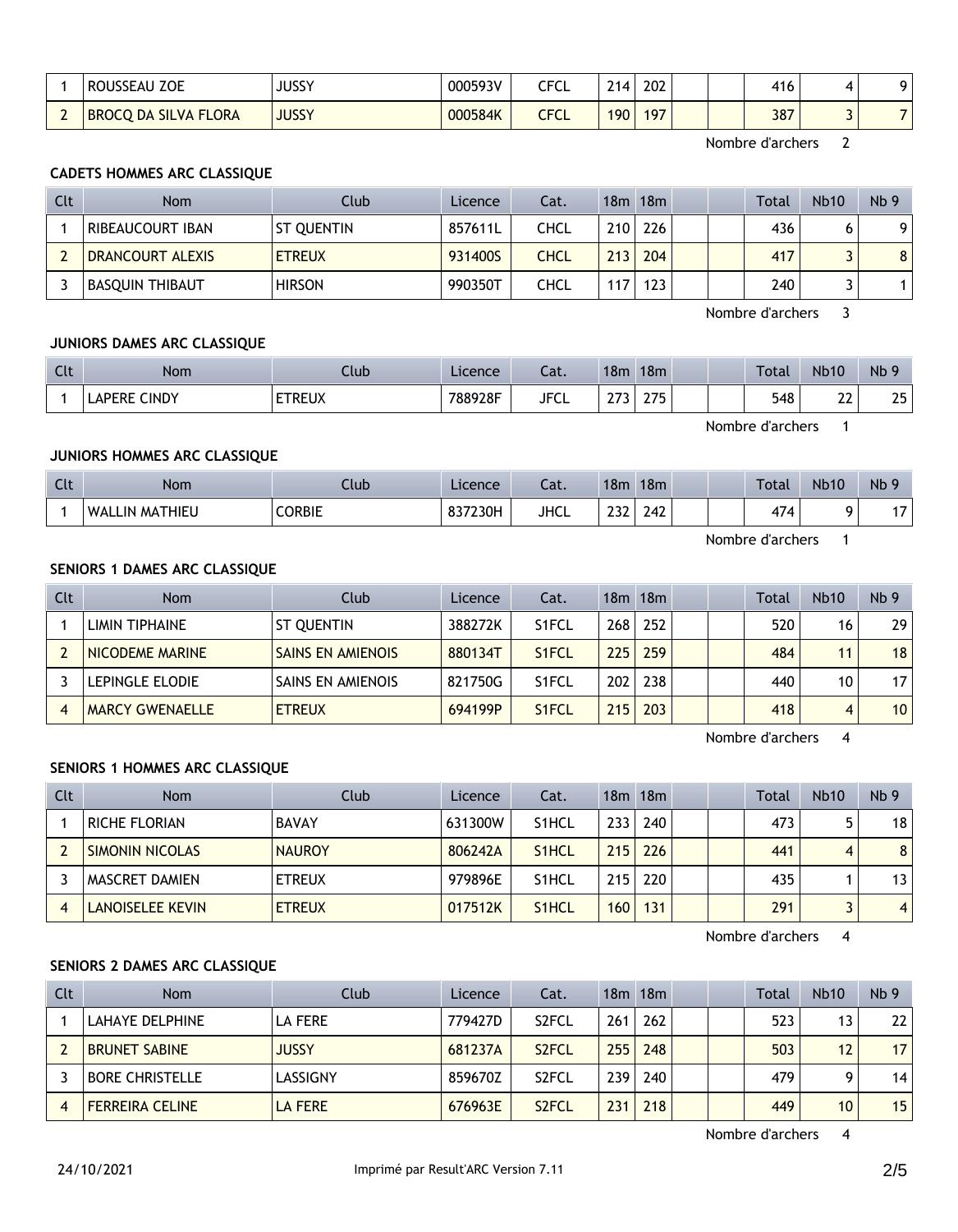#### **SENIORS 2 HOMMES ARC CLASSIQUE**

| Clt            | <b>Nom</b>              | Club               | Licence | Cat.               |     | 18 <sub>m</sub> 18 <sub>m</sub> |  | Total | <b>Nb10</b> | Nb <sub>9</sub> |
|----------------|-------------------------|--------------------|---------|--------------------|-----|---------------------------------|--|-------|-------------|-----------------|
|                | LESNIEROWSKI PATRICK    | <b>CHAUNY</b>      | 746417Y | S <sub>2</sub> HCL | 273 | 276                             |  | 549   | 22          | 26              |
| $\overline{2}$ | <b>BRUNET HERVE</b>     | <b>JUSSY</b>       | 6812295 | S <sub>2</sub> HCL | 258 | 266                             |  | 524   | 21          | 19              |
| 3              | <b>NOEL DOMINIOUE</b>   | LAON               | 328598X | S <sub>2</sub> HCL | 256 | 252                             |  | 508   | 11          | 23              |
| $\overline{4}$ | <b>VANDIN CEDRIC</b>    | <b>ETREUX</b>      | 983258J | S <sub>2</sub> HCL | 252 | 246                             |  | 498   | 13          | 19              |
| 5              | PASQUOTTO PHILIPPE      | <b>BLERANCOURT</b> | 735377Y | S2HCL              | 250 | 247                             |  | 497   |             | 24              |
| 6              | <b>OVERT BENOIT</b>     | <b>NOYON</b>       | 591300T | S <sub>2</sub> HCL | 246 | 246                             |  | 492   | 13          | 15              |
|                | <b>RAULT CHRISTOPHE</b> | <b>EPPEVILLE</b>   | 973834R | S <sub>2</sub> HCL | 246 | 243                             |  | 489   | 16          | 14              |
| 8              | <b>SAMIEZ FREDERIC</b>  | <b>ETREUX</b>      | 626638D | S <sub>2</sub> HCL | 241 | 247                             |  | 488   | 7           | 25              |

Nombre d'archers 8

## **SENIORS 3 DAMES ARC CLASSIQUE**

| Clt            | <b>Nom</b>                     | Club                    | Licence | Cat.  |     | $18m$ 18 $m$ |  | Total | <b>Nb10</b>    | Nb <sub>9</sub> |
|----------------|--------------------------------|-------------------------|---------|-------|-----|--------------|--|-------|----------------|-----------------|
|                | <b>AVIGNON AGNES</b>           | VILLENEUVE D'ASCO       | 726107X | S3FCL | 252 | 261          |  | 513   | 12             | 22              |
| $\overline{2}$ | <b>RIBEAUCOURT NICOLE</b>      | <b>ST OUENTIN</b>       | 6628295 | S3FCL | 241 | 245          |  | 486   | 9              | 17              |
|                | <b>HARANT JOCELYNE</b>         | LAON                    | 816011U | S3FCL | 247 | 228          |  | 475   | 10             | 14              |
| 4              | <b>MOIRET LAURETTE</b>         | <b>NAUROY</b>           | 003141P | S3FCL | 223 | 237          |  | 460   | 6              | 14              |
| 5              | ROUSSELIN ÉLIANE               | <b>CHACRISE</b>         | 787927T | S3FCL | 174 | 214          |  | 388   | 5              | 8 <sup>1</sup>  |
| 6              | <b>BARNABE MARIE CHRISTINE</b> | <b>NOYON</b>            | 258138K | S3FCL | 186 | 185          |  | 371   | 5              | 5 <sup>1</sup>  |
|                | <b>HUYGHEBAERT COLETTE</b>     | <b>NOYON</b>            | 833665H | S3FCL | 165 | 166          |  | 331   | 3              | 10 <sup>1</sup> |
| 8              | <b>BRUNIAUX PATRICIA</b>       | <b>AULNOYE AYMERIES</b> | 847266S | S3FCL | 121 | 162          |  | 283   | $\overline{2}$ | 3 <sup>1</sup>  |

Nombre d'archers 8

#### **SENIORS 3 HOMMES ARC CLASSIQUE**

| Clt | <b>Nom</b>                   | Club               | Licence | Cat.  |     | 18 <sub>m</sub> 18 <sub>m</sub> |  | <b>Total</b> | Nb10           | Nb <sub>9</sub> |
|-----|------------------------------|--------------------|---------|-------|-----|---------------------------------|--|--------------|----------------|-----------------|
|     | <b>HARANT JEAN PIERRE</b>    | LAON               | 793553H | S3HCL | 258 | 261                             |  | 519          | 18             | 21              |
|     | MISMAQUE THIERRY             | <b>ST QUENTIN</b>  | 997614N | S3HCL | 257 | 260                             |  | 517          | 17             | 17 <sup>1</sup> |
| 3   | <b>SERVAIS GUY</b>           | <b>JUSSY</b>       | 926001Y | S3HCL | 258 | 255                             |  | 513          | 11             | 19              |
| 4   | <b>DUCHEMIN DOMINIQUE</b>    | <b>LASSIGNY</b>    | 858291A | S3HCL | 256 | 256                             |  | 512          | 11             | 21              |
| 5   | <b>MARLANT YANNICK</b>       | <b>HIRSON</b>      | 240579Z | S3HCL | 238 | 258                             |  | 496          | 10             | 19              |
| 6   | <b>BOUTRELLE GERARD</b>      | <b>PARCY TIGNY</b> | 000927H | S3HCL | 243 | 241                             |  | 484          | 5              | 19 <sup>1</sup> |
|     | <b>LAURENT JEAN FRANCOIS</b> | LAON               | 328597W | S3HCL | 215 | 247                             |  | 462          | 10             | 12              |
| 8   | MOIRET JEANLUC               | <b>NAUROY</b>      | 003140N | S3HCL | 200 | 184                             |  | 384          | $\overline{4}$ | 2 <sup>1</sup>  |
| 9   | <b>PRIMAULT DIDIER</b>       | <b>NOYON</b>       | 642539M | S3HCL | 150 | 183                             |  | 333          | 3              | 5 <sub>1</sub>  |

Nombre d'archers 9

## **CADETS HOMMES ARC A POULIES**

| Clt | Nom                           | Jub              | Licence | $\sim$<br>cal. | 18m | 18 <sub>m</sub> |  | Total | <b>Nb10</b>                     | Nb <sub>9</sub> |
|-----|-------------------------------|------------------|---------|----------------|-----|-----------------|--|-------|---------------------------------|-----------------|
|     | <b>THEC</b><br><b>BALIOUE</b> | <b>EPPEVILLE</b> | 829108E | снсо           | 276 | 276             |  | 552   | $\overline{\phantom{a}}$<br>. . | 38              |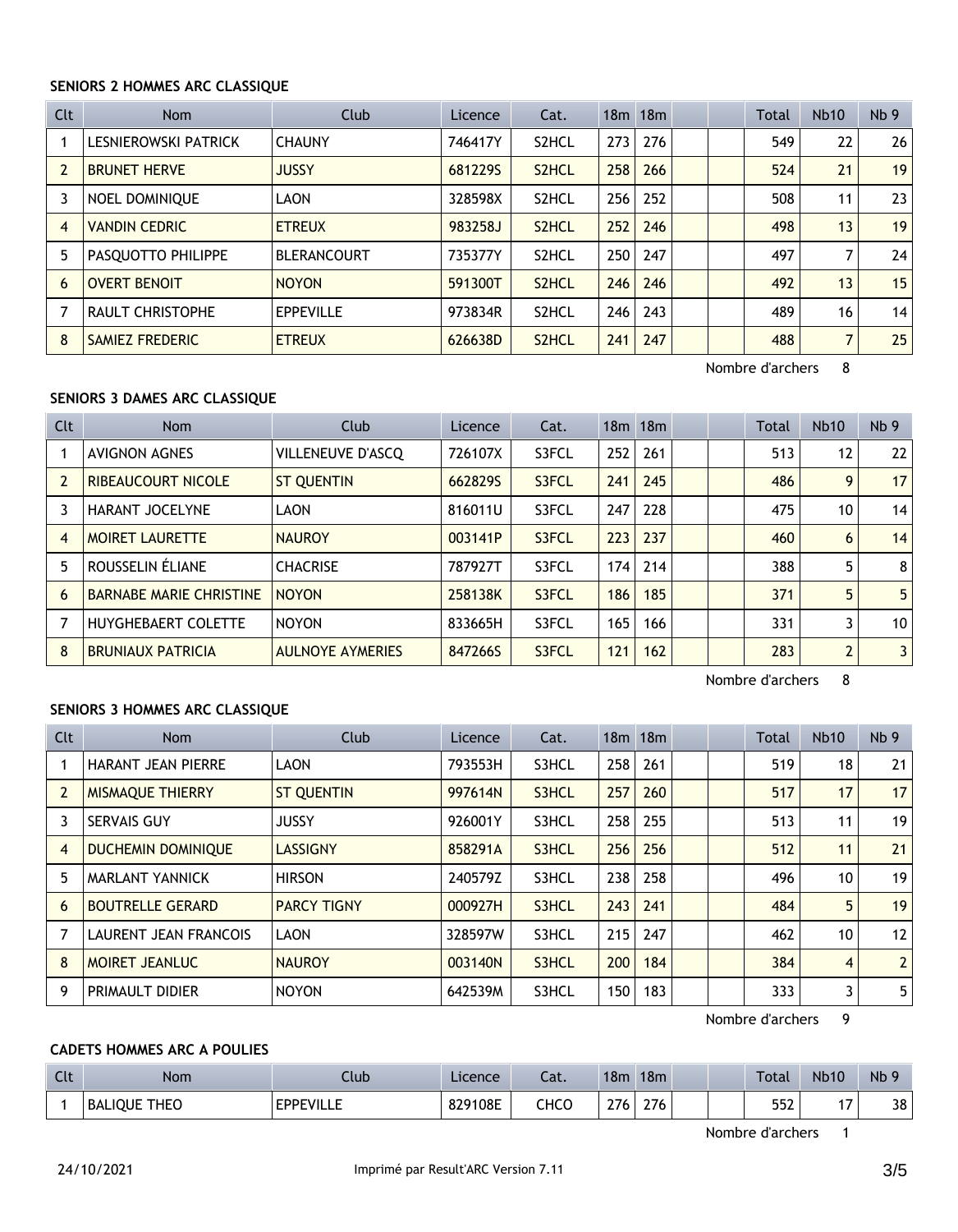### **JUNIORS HOMMES ARC A POULIES**

| $\sim$<br>ີ | Nom                         | Club                    | Licence | $\sim$<br>-aι. | 18 <sub>m</sub> | 18m |  | Total | <b>Nb10</b> | Nb <sub>5</sub>     |
|-------------|-----------------------------|-------------------------|---------|----------------|-----------------|-----|--|-------|-------------|---------------------|
|             | LOGAN<br><b>VAN-BRABANT</b> | <b>FDDFVIII</b><br>---- | 011806H | <b>JHCC</b>    | $\sim$<br>263   | 262 |  | 525   | 10          | $\sim$ $\sim$<br>,, |

Nombre d'archers 1

## **SENIORS 1 HOMMES ARC A POULIES**

| C14<br>นเ | Nom             | Club          | Licence | $\sim$<br>-aι. | 18 <sub>m</sub> | 18 <sub>m</sub> |  | Total     | <b>Nb10</b>     | Nb <sub>9</sub> |
|-----------|-----------------|---------------|---------|----------------|-----------------|-----------------|--|-----------|-----------------|-----------------|
|           | JULIEN<br>GODIN | <b>HIRSON</b> | 408884P | S1HCO          | $\sim$ $-$      | 283<br>$\sim$   |  | ᄄᄄ<br>JJJ | つに<br>ر _<br>__ | ר כ<br>ر ر      |

Nombre d'archers 1

## **SENIORS 2 DAMES ARC A POULIES**

| Clt | Nom                       | Club                           | Licence | Cat.               |     | 18m 18m |  | Total | <b>Nb10</b> | Nb <sub>9</sub> |
|-----|---------------------------|--------------------------------|---------|--------------------|-----|---------|--|-------|-------------|-----------------|
|     | ALLART STEPHANIE          | VILLENEUVE ST GERMAIN          | 956495U | S <sub>2</sub> FCO | 252 | 235     |  | 487   |             | 28              |
|     | <b>CHENU MARIE CLAUDE</b> | <b>VILLENEUVE ST GERMAIN  </b> | 806980C | S <sub>2</sub> FCO | 211 | 204     |  | 415   |             | 26              |

Nombre d'archers 2

## **SENIORS 2 HOMMES ARC A POULIES**

| Clt | <b>Nom</b>              | Club                         | Licence | Cat.                           |     | $18m$ 18 $m$ |  | Total | Nb10            | Nb <sub>9</sub> |
|-----|-------------------------|------------------------------|---------|--------------------------------|-----|--------------|--|-------|-----------------|-----------------|
|     | OLMO LUDOVIC            | <b>WINGLES</b>               | 885790R | S <sub>2</sub> HCO             | 292 | 292          |  | 584   | 44              | 16 <sup>1</sup> |
|     | <b>PETIT VINCENT</b>    | <b>AULNOYE AYMERIES</b>      | 456815N | S <sub>2</sub> H <sub>CO</sub> | 283 | 287          |  | 570   | 31              | 28              |
|     | SCHRYVE JEAN LOIC       | <b>CHAUNY</b>                | 442124V | S <sub>2</sub> HCO             | 273 | 263          |  | 536   | 11              | 42              |
| 4   | <b>GANTIER DAVID</b>    | <b>VILLENEUVE ST GERMAIN</b> | 806981D | S <sub>2</sub> H <sub>CO</sub> | 267 | 269          |  | 536   | 10 <sup>°</sup> | 39 <sub>1</sub> |
| 5   | PARRA PASCAL            | <b>CHAUNY</b>                | 775706J | S <sub>2</sub> HCO             | 260 | 252          |  | 512   | 4               | 38 <sub>1</sub> |
| 6   | <b>BRANCOURT ARNAUD</b> | <b>MONTIVILLIERS</b>         | 739113J | S <sub>2</sub> H <sub>CO</sub> | 249 | 261          |  | 510   | 6               | 37              |

Nombre d'archers 6

## **SENIORS 3 DAMES ARC A POULIES**

| Clt | <b>Nom</b>               | Club                    | Licence | Cat.  | 18 <sub>m</sub> | 18 <sub>m</sub> |  | <b>Total</b> | <b>Nb10</b> | Nb <sub>9</sub> |
|-----|--------------------------|-------------------------|---------|-------|-----------------|-----------------|--|--------------|-------------|-----------------|
|     | <b>DAVOINE ANNIE</b>     | <b>AULNOYE AYMERIES</b> | 289512M | S3FCO | ?78             | 278             |  | 556          | 18          | 40              |
|     | <b>LAFORGE FRANCOISE</b> | <b>ST QUENTIN</b>       | 408031M | S3FCO | 253             | 215             |  | 468          |             | 18              |

Nombre d'archers 2

#### **SENIORS 3 HOMMES ARC A POULIES**

| Clt            | Nom                        | Club                    | Licence | Cat.  |     | 18m 18m |  | Total | <b>Nb10</b> | Nb <sub>9</sub>   |
|----------------|----------------------------|-------------------------|---------|-------|-----|---------|--|-------|-------------|-------------------|
|                | <b>COVIN CHRISTIAN</b>     | <b>AULNOYE AYMERIES</b> | 847269V | S3HCO | 288 | 280     |  | 568   | 37          | $22 \overline{ }$ |
| $\overline{2}$ | <b>DAVOINE DANIEL</b>      | <b>AULNOYE AYMERIES</b> | 284595T | S3HCO | 282 | 281     |  | 563   | 23          | 37                |
| 3              | <b>JOSSET LEO</b>          | <b>BAVAY</b>            | 306361B | S3HCO | 274 | 278     |  | 552   | 18          | 36                |
| $\overline{4}$ | <b>DEBRAUWERE FRANCOIS</b> | <b>ROYE</b>             | 732741H | S3HCO | 263 | 259     |  | 522   | 6           | 38                |
| 5              | <b>BORGNON JEAN CLAUDE</b> | <b>LA FERE</b>          | 615171P | S3HCO | 261 | 248     |  | 509   | 10          | 30                |
| 6              | <b>DELPHIN GEORGES</b>     | <b>ST QUENTIN</b>       | 438304T | S3HCO | 242 | 261     |  | 503   | 8           | 29                |
|                | ROUSSELIN CHRISTIAN        | <b>CHACRISE</b>         | 764291B | S3HCO | 237 | 255     |  | 492   | 4           | 31                |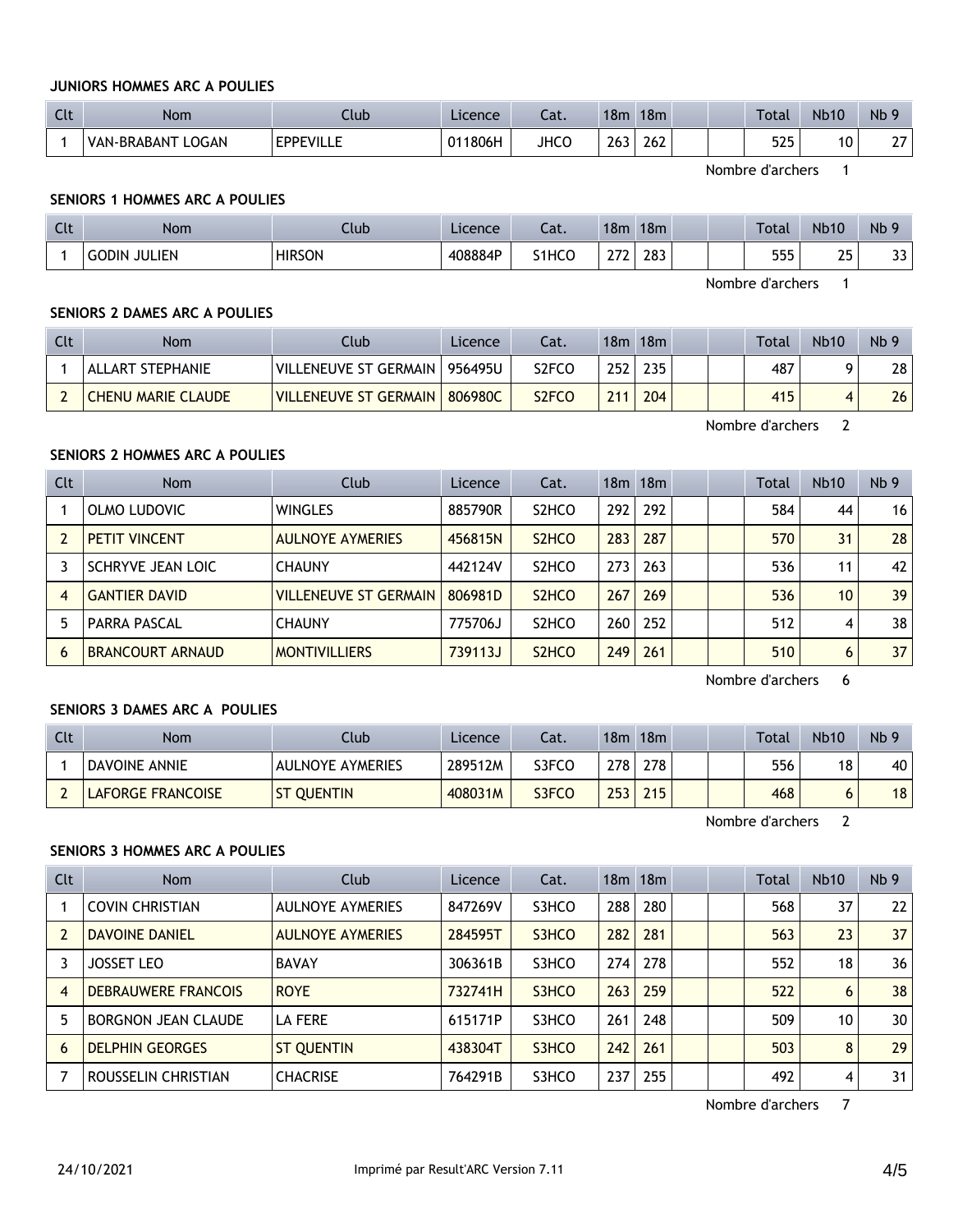## **SENIORS DAMES ARC NU**

| $\sim$<br>ີ | Nom                    | Club | Licence | $\sim$<br>-aι. | 18 <sub>m</sub> | 18 <sub>m</sub> |  | Total     | <b>Nb10</b> | Nb <sub>6</sub> |
|-------------|------------------------|------|---------|----------------|-----------------|-----------------|--|-----------|-------------|-----------------|
|             | VANDEPONTSEELE AMANDIN | LAON | 997005B | S2FBB          | つつに             | 208             |  | دە<br>دد+ |             |                 |

Nombre d'archers 1

#### **SENIORS HOMMES ARC NU**

| C14<br>しいし | Nom         | Club | Licence | $-1$<br>Jal. | 18 <sub>m</sub> | 18m          | Total | <b>Nb10</b> | Nb <sub>9</sub> |
|------------|-------------|------|---------|--------------|-----------------|--------------|-------|-------------|-----------------|
|            | JAZE JULIEN | LAON | 937388A | S1HBB        | ີ<br>رے<br>__   | つらら<br>ـ ۔ ۔ | 486   | . .         | ا 18            |

Nombre d'archers 1

Nombre total d'archers 81

**Club Organisateur**

**Arbitre Responsable** 

0702061 SAINT-QUENTIN TIR A L'ARC

M. MAILLARD STEPHANE

**Liste des arbitres** 

**435445K - M. VABRE JEAN CLAUDE / 091365K - M. ROUZE JPAUL / 616686L - M. MAILLARD STEPHANE /** 

**Liste des entraîneurs**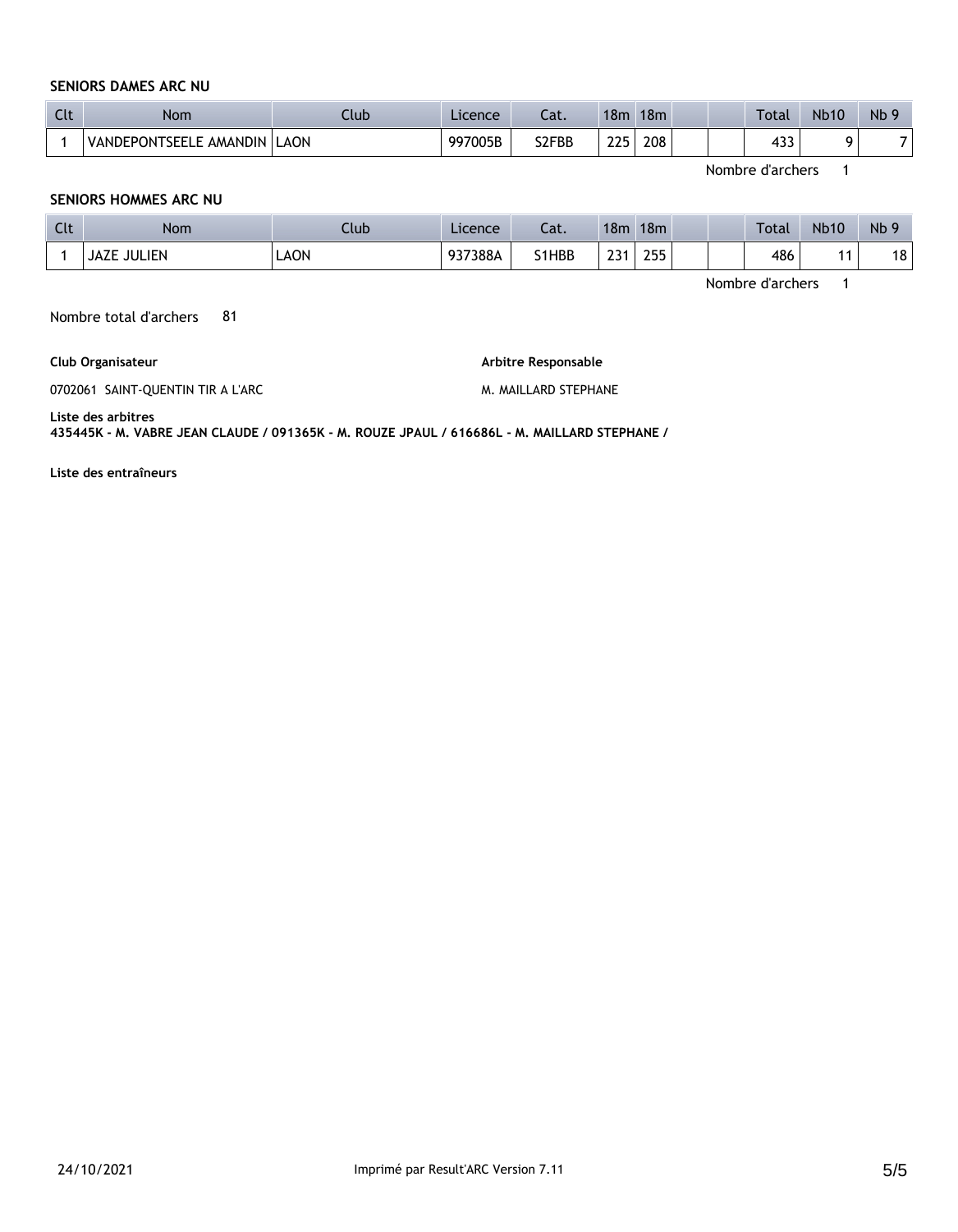

## **concours SQTA**



## TIR EN SALLE (2x18m) - ST QUENTIN du 23/10/2021 au 24/10/2021

## Tireurs ayant effectué plusieurs tirs

#### **POUSSINS HOMMES ARC CLASSIQUE**

| Clt | <b>Nom</b>                     | Ilub          | Licence | Cat.        | D <sub>1</sub> | D <sub>2</sub> | D3 | D <sub>4</sub> | Total | <b>Nb10</b> | Nb <sub>9</sub> |
|-----|--------------------------------|---------------|---------|-------------|----------------|----------------|----|----------------|-------|-------------|-----------------|
|     | <b>NOLAN</b><br><b>MASCRET</b> | <b>ETREUX</b> | 979895D | <b>PHCL</b> | $\sim$<br>---  | ~~~<br>LLI     |    |                | 449   | π.          |                 |

Nombre d'archers 1

#### **JUNIORS DAMES ARC CLASSIQUE**

| Clt | <b>Nom</b>             | Club          | Licence | $\sim$<br>Jal. | 18 <sub>m</sub> | 18m       | Total            | <b>Nb10</b> | Nb |
|-----|------------------------|---------------|---------|----------------|-----------------|-----------|------------------|-------------|----|
|     | <b>CINDY</b><br>LAPERE | <b>ETREUX</b> | 788928F | <b>JFCL</b>    | $\sim$<br>. .   | 2F<br>، ب | $-1$<br>34<br>JJ |             | 29 |

Nombre d'archers 1

## **SENIORS 1 DAMES ARC CLASSIQUE**

| $\sim$<br>uu | <b>Nom</b>                       | Llub                                  | Licence    | $-1$<br>cal. | 18m       | 18 <sub>m</sub> |  | Total | <b>Nb10</b> | N <sub>b</sub> |
|--------------|----------------------------------|---------------------------------------|------------|--------------|-----------|-----------------|--|-------|-------------|----------------|
|              | <b>MARINE</b><br><b>NICODEME</b> | <b>AMIENOIS</b><br><b>SAINS</b><br>EN | $880134$ T | S1FCL        | つにっ<br>__ | 249             |  | 500   | 10          | 24             |

Nombre d'archers 1

#### **SENIORS 1 HOMMES ARC CLASSIQUE**

| Clt | <b>Nom</b>              | Club          | Licence | Cat.  | 18m | 18m |  | <b>Total</b> | <b>Nb10</b> | Nb <sub>9</sub> |
|-----|-------------------------|---------------|---------|-------|-----|-----|--|--------------|-------------|-----------------|
|     | I MASCRET DAMIEN        | <b>ETREUX</b> | 979896E | S1HCL | 225 | 225 |  | 450          |             | 11              |
|     | <b>LANOISELEE KEVIN</b> | <b>ETREUX</b> | 017512K | S1HCL | 146 | 156 |  | 302          |             |                 |

Nombre d'archers 2

## **SENIORS 3 DAMES ARC CLASSIQUE**

| Clt | Nom                  | Club              | Licence | Cat.  | 18 <sub>m</sub> | 18m |  | Total | <b>Nb10</b> | Nb <sub>9</sub> |
|-----|----------------------|-------------------|---------|-------|-----------------|-----|--|-------|-------------|-----------------|
|     | <b>AVIGNON AGNES</b> | VILLENEUVE D'ASCO | 726107X | S3FCL | 268             | 271 |  | 539   | 19          | 25              |
|     | RIBEAUCOURT NICOLE   | <b>ST OUENTIN</b> | 6628295 | S3FCL | 193             | 217 |  | 410   |             | 19 <sub>1</sub> |

Nombre d'archers 2

#### **SENIORS 2 HOMMES ARC A POULIES**

| Clt | <b>Nom</b>             | Club                                  | Licence | $\sim$<br>cal.     | 18 <sub>m</sub> | 18 <sub>m</sub> |  | Total | <b>Nb10</b> | N <sub>b</sub> 9 |
|-----|------------------------|---------------------------------------|---------|--------------------|-----------------|-----------------|--|-------|-------------|------------------|
|     | <b>VINCENT</b><br>DE T | <b>AYMERIES</b><br><b>NOYE</b><br>AU' | 456815N | S <sub>2</sub> HCO | 270             | 278             |  | 548   | 20          | $\sim$<br>، د    |

Nombre d'archers 1

## **SENIORS 3 DAMES ARC A POULIES**

| Clt | Nom                      | Club.                   | Licence | Cat.  | 18m | 18m |  | Total | <b>Nb10</b> | Nb <sub>9</sub> |
|-----|--------------------------|-------------------------|---------|-------|-----|-----|--|-------|-------------|-----------------|
|     | <b>DAVOINE ANNIE</b>     | <b>AULNOYE AYMERIES</b> | 289512M | S3FCO | 266 | 274 |  | 540   | $\epsilon$  | 44              |
|     | <b>LAFORGE FRANCOISE</b> | <b>ST OUENTIN</b>       | 408031M | S3FCO | 203 | 206 |  | 409   |             | 27              |